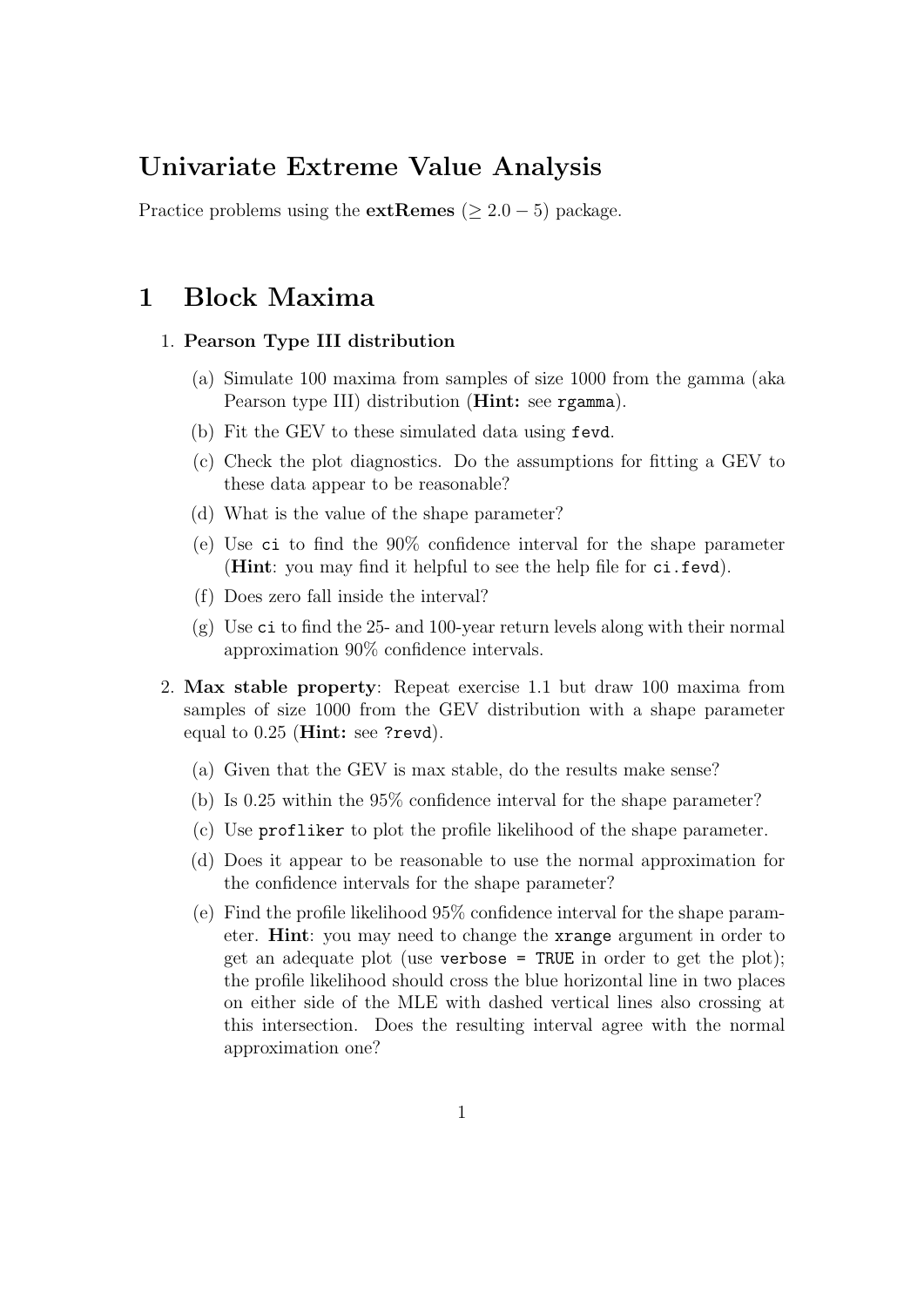- (f) Look at the profile likelihood plot for the 100-year return level. Does it seem reasonable to use the normal approximation for obtaining confidence intervals for the 100-year return level?
- $(g)$  Try to find a profile likelihood confidence interval for the 100-year return level. Even if unsuccessful, what would you say about the normal approximation interval based on these results?<sup>1</sup>
- 3. Sample size and estimation strategies: Maximum likelihood estimation is probably the most common strategy for fitting an EVD to data, but it may not always be the best.
	- (a) Simulate samples of size 10, 20, 50 and 100 from the GEV distribution with location parameter 2, scale parameter 1.5 and shape parameter  $-0.5$  (Hint: see ?revd).
	- (b) Fit the GEV df to each sample from 9 above. Check the diagnostic plots for each, and estimate 95% CI's for the parameters in each case. Are the fits reasonable?
	- (c) Fit the GEV to the sample of size 10 again, but this time using the GMLE method instead of the default MLE method, and make the diagnostic plots for the fit (Hint: use the method argument in the call to fevd). How do they compare with the fit using MLE? Calculate 95% normal approximation confidence intervals for the parameter estimates. Do the "true" parameter values fall inside the intervals?

#### 4. Denver minimum temperature data set

- (a) Load the Denver minimum temperature example data set, called Denmint.
- (b) What is the temporal frequency of the data?
- (c) What are the units of the temperature data?
- (d) Create a new data set that has only the annual maxima of the minimum temperature along with the corresponding values of the other variables that occur at the time of the annual maxima. Hint: use the blockmaxxer function, and note that the blocks argument must be a numeric vector.
- (e) Plot the annual maxima of the minimum temperature data against year. Are there are any obvious trends over time?

<sup>&</sup>lt;sup>1</sup>Something is amiss with the current version of  $ext{Remes}$  and the profile likelihood plotting, which may also affect the resulting intervals. We hope to resolve this issue sooner than later. Stay tuned.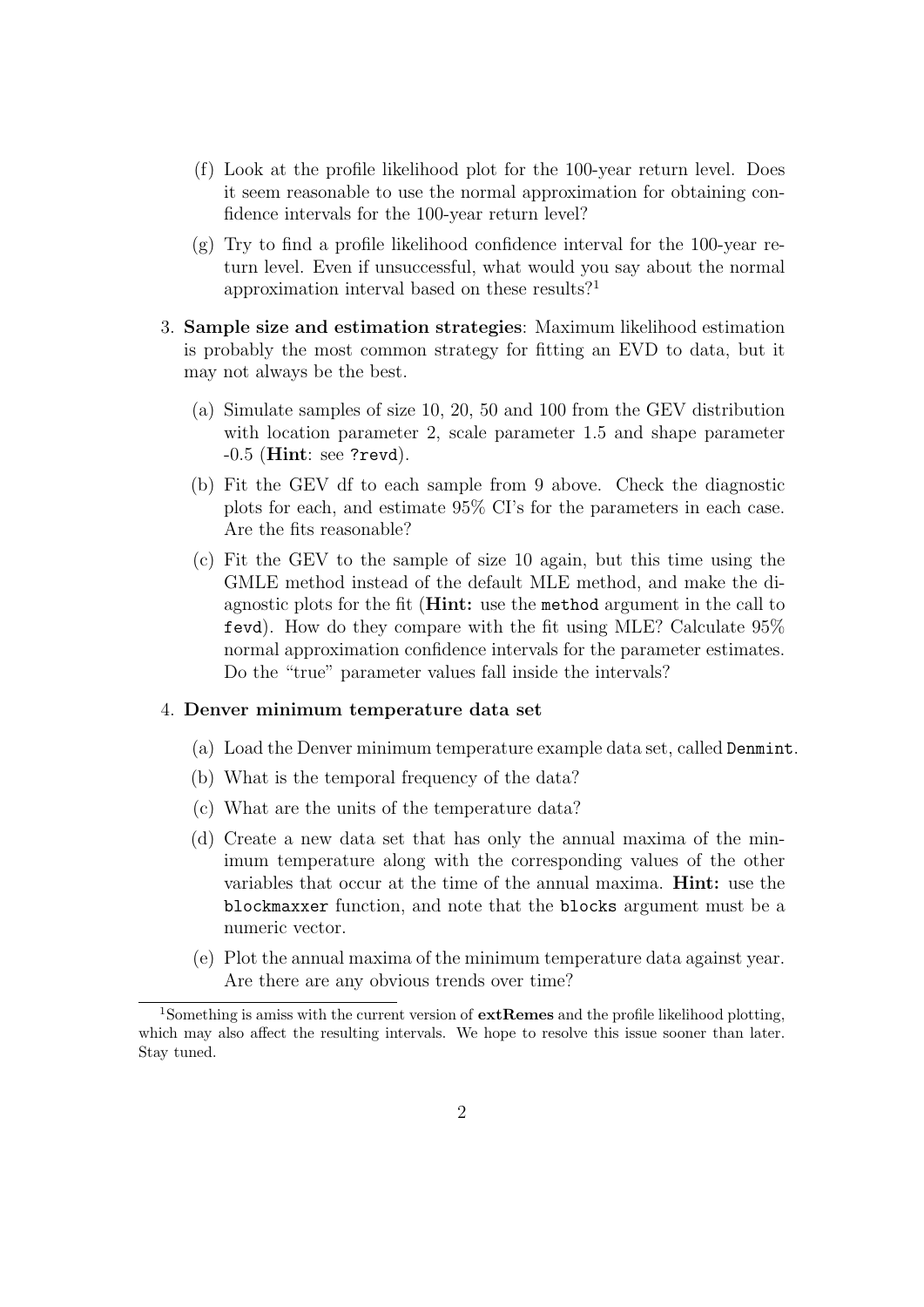- (f) Fit the GEV distribution to the annual maxima of the Denver minimum temperature data.
- (g) Plot the diagnostics. Do the assumptions for fitting the GEV to these data appear to be reasonable?
- (h) What is the value of the shape parameter?
- (i) Find the normal approximation 95% confidence intervals for the parameter estimates and the 100-year return level.
- (j) What can be said from these results concerning annual maximum of Denver's minimum temperature data? Note: the fitted object will be used again later, so you may want to keep it handy.
- (k) According to this model fit, what is the highest possible value (i.e., with non-zero probability of occurring) for Denver minimum temperature? Do you believe it? Hint: Check the help file for fevd to find the formula for finding the upper bound of the Weibull distribution.
- (l) Use pextRemes to find the probabilities of exceeding the values 66, 67, ... 90 degrees centigrade. Do the results concur with your answer to 1.4 (k)?
- (m) Use rextRemes to simulate a data set from the same fitted model as the Denver minimum temperature data. Plot the simulated data against the year along with the actual data using different colors and/or symbols.
- 5. The normal distribution is in the domain of attraction of the Gumbel distribution.
	- (a) Simulate 100 samples of size 50 from the normal distribution (e.g., using rnorm), find the maximum of each, and store these maxima in an object called Z.
	- (b) Fit the GEV distribution to the sample of maxima, and plot the fit diagnostics. Do the assumptions for fitting the GEV to these simulated data appear reasonable?
	- (c) Find the normal approximation confidence intervals for the shape parameter. Is the Gumbel hypothesis (i.e., that the shape parameter is zero) met?

# 2 Frequency of Extreme Events

1. Load the example data set called Rsum and look at its help file. What do these data represent? Make appropriate plots of the "count" variable to determine if there are any trends that should be taken into account.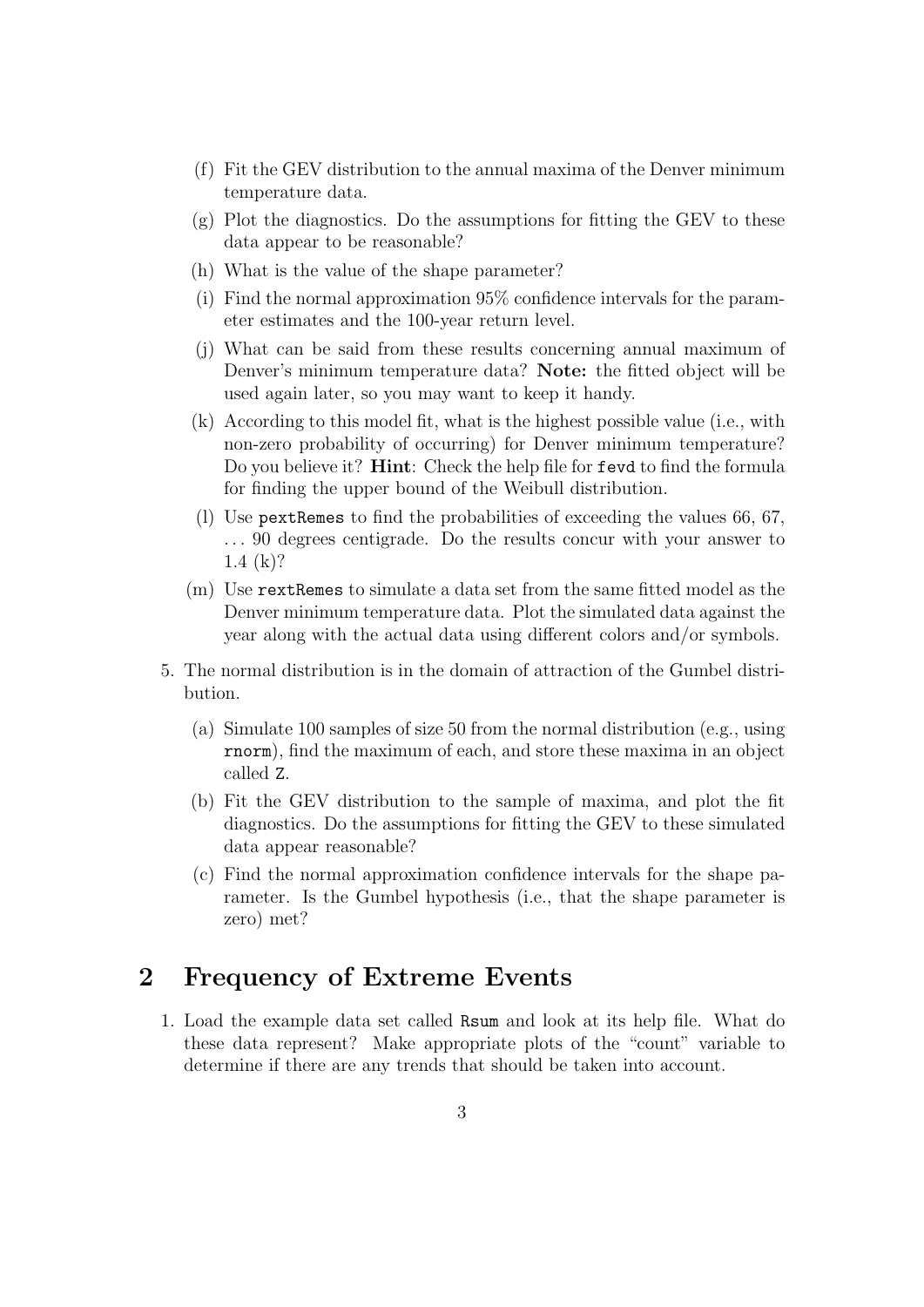- 2. Use fpois to fit the homogeneous Poisson to the count data and to test for equality of mean and variance.
- 3. Can the null hypothesis of equality of mean and variance be rejected?
- 4. According to the results, about how many hurricanes can be expected each year?
- 5. Analyze how the ENSO state may affect the hurricane count per year. Is its inclusion in a non-homogeneous Poisson fit significant at the 5% level? Does this result concur with your subjective assessment of the plots you made in 1?

# 3 POT Models

- 1. Load the data set called Denversp from the package extRemes.
- 2. See the help file for this data set to learn what it contains.
- 3. Make a scatter plot of precipitation against hour. What do you notice?
- 4. Make a scatter plot of precipitation against day and then year. Any patterns or trends?
- 5. Choose a threshold for fitting a PP model to these precipitation data (Hint: use 0.1 and 0.8 as the lower and upper limits). Does 0.395 mm appear to be a reasonable choice for a threshold?
- 6. Make auto-tail dependence plots for the data using a probability threshold of 0.8 (note that this 0.8 refers to a transformation of the data, and is not related to the 0.8 from above). Do the data appear to be tail dependent?
- 7. Estimate the extremal index using the intervals method and a threshold of 0.395 mm. What would you say about whether or not the data are independent over the threshold?
- 8. Fit a point process (PP) model to the precipitation data with a threshold of 0.395, and plot the diagnostics. Do the assumptions for the PP model fit to these data appear to be reasonable?
- 9. Find the estimated Poisson rate parameter. Hint: use the relation  $\hat{\lambda} =$  $\left[1+\frac{\hat{\xi}}{\hat{\sigma}}(u-\hat{\mu})\right]^{-1/\hat{\xi}}).$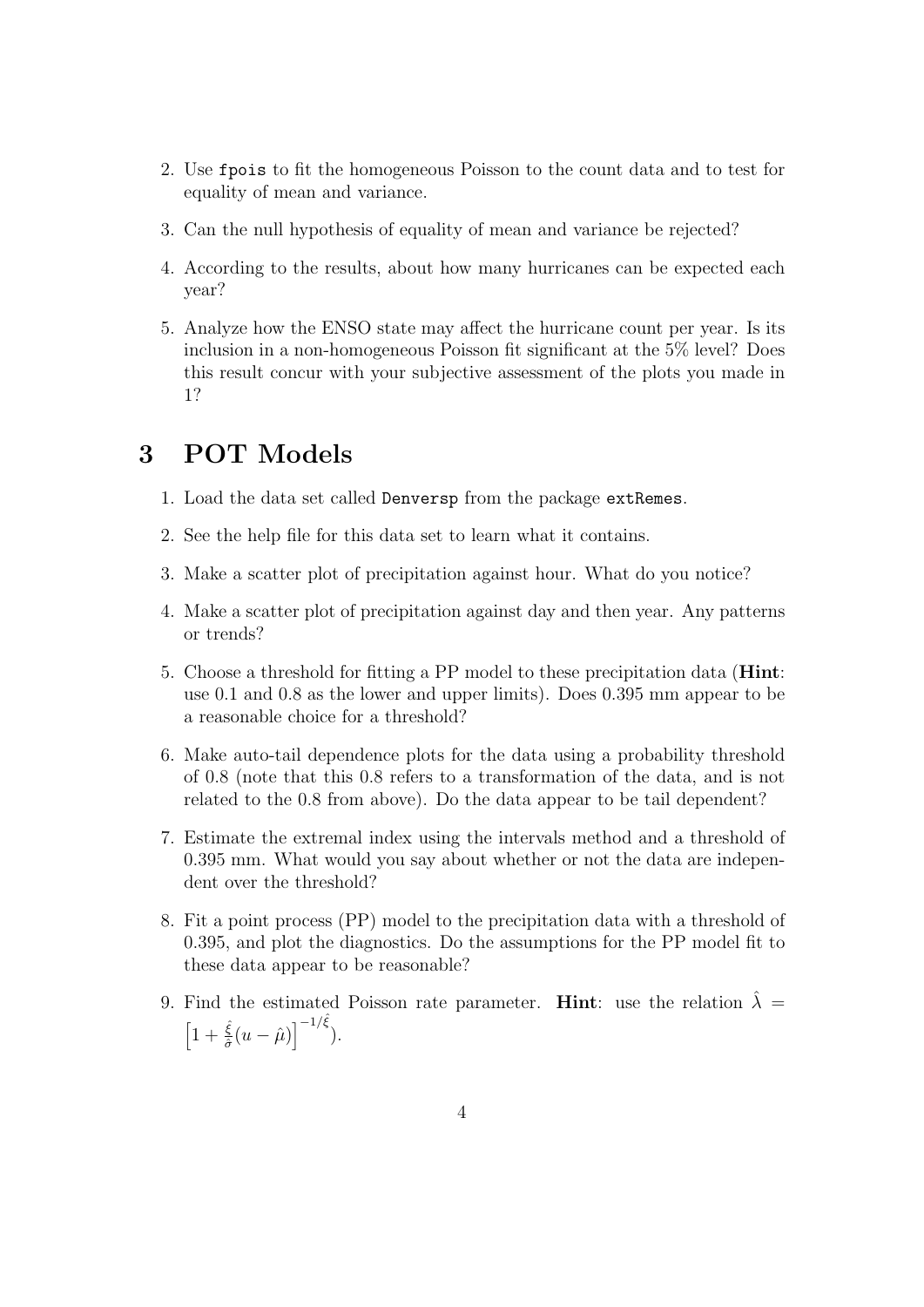10. Create a variable, called z, that indicates whether or not each value of precipitation exceeds 0.395 mm and multiply it by 365.25 days per year (i.e.,  $z \leftarrow 365.25 *$  (Denversp\$Prec > 0.395)). Now, use fpois to estimate the rate parameter. How does the estimate compare with that from above? Can the null hypothesis of equality of mean and variance be rejected?

### 4 Parameter covariates

- 1. Continuing with the Denmint data set of the extRemes package, plot the negative of the annual maximum of the minimum temperature against year.
- 2. Does there appear to be any temporal trend in these data?
- 3. Fit a linear regression of year against negative minimum temperature (Hint: See the help file for  $\text{Im}$ ). Is there a significant linear trend in these data (**Hint**: use the summary function on the lm fitted object)?
- 4. Fit a GEV distribution to the negative of the annual maximum of the minimum temperature data with a linear trend according to Year in the location parameter and plot the diagnostics. Do the model assumptions appear to be reasonable?
- 5. Use the likelihood-ratio test to determine if inclusion of the annual trend is significant.
- 6. Continuing with the Sept-Iles minimum winter temperature data example from the lecture slides, find the "best" GEV model for analyzing these data.
- 7. Continuing with the Denversp data.
	- (a) Fit a model  $Y(t) = \beta_0 + \beta_1 \delta$  where  $\delta = 0$  if Hour  $\leq 12$  and 1 otherwise, and Y represents the precipitation values. Is there any significant diurnal effect for this model?
	- (b) Fit a point process model to the Denver precipitation data with no parameter covariates, and a varying threshold of 0.395 mm for hours larger than 12 and 0.2 otherwise. Be sure to check the model diagnostics.
	- (c) Fit a point process model to the Denver precipitation data using the same varying threshold, and with a diurnal indicator in the location parameter as  $\mu(\delta) = \mu_0 + \mu_1 \delta$  with  $\delta$  as above. Do the assumptions for the fit appear to be reasonable?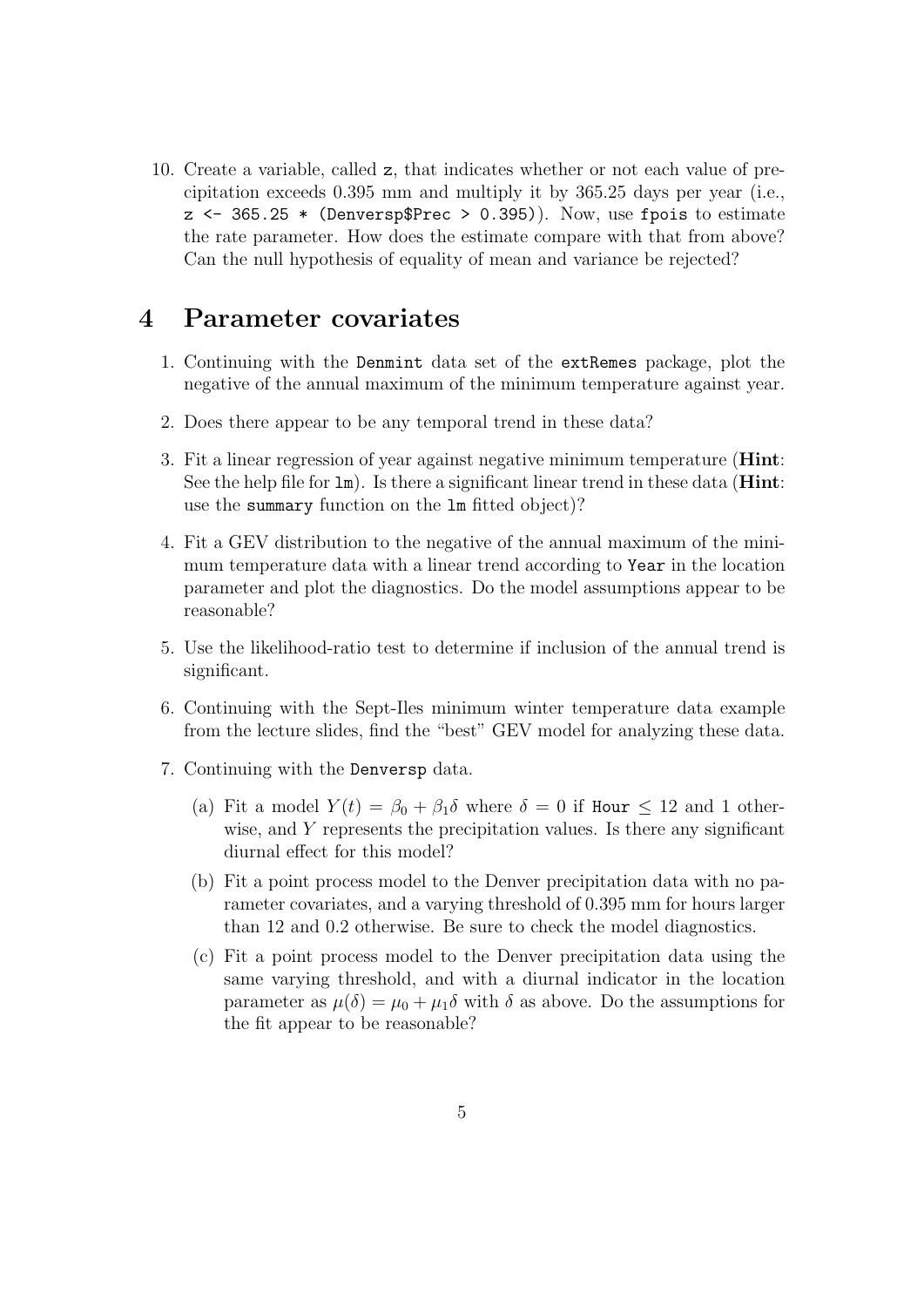- (d) Perform the likelihood-ratio test on these two fits, and also compare their AIC and BIC values. Which model would you choose for these data?
- (e) Use make.qcov to set up a matrix that can be used with ci in order to estimate the 20-year return levels based on hour of the day (before or after noon) along with 95% confidence intervals, and assign the results to an R object. Plot the Denver precipitation data against hour of the day and use lines to add the estimated return levels and their confidence intervals. Do the intervals make physical sense?
- (f) Fit a model with diurnal variation in both the location and scale parameters. Is the additional trend significant?
- $(g)$  Fit a model with diurnal variation in all of the parameters. Is the additional trend significant? Are the model assumptions reasonable based on the diagnostic plots?

# 5 More Practice

- 1. See the help file for extRemes to see, among other things, a list of the data sets included with the package.
- 2. Analyze the Peak data set. Is a block maxima or threshold excess model more appropriate here? Do there appear to be any trends in the data?
- 3. Fitting an EVD at multiple sites: Often it becomes necessary to fit an individual EVD to multiple data vectors that, e.g. occur at multiple spatial locations, and in such cases, it can be too cumbersome to store the entire fitted object returned by fevd for each and every location. While extRemes does not currently have functionality for directly performing such a task, it does contain a distill method function (cf. package distillery, which is installed/loaded with extRemes) to make the task easier.
	- (a) Create a  $100 \times 500$  matrix whose columns each represent a random draw from a GEV distribution (you may or may not decide to vary the parameter estimates for each column).
	- (b) Write a function that takes a numeric vector argument x. The function should fit a GEV (using fevd) to the data x, and return the distilled version of this fit.
	- (c) Using the apply function in conjunction with the function you wrote in 5.3 (b), fit the GEV to each column of the data simulated in (a).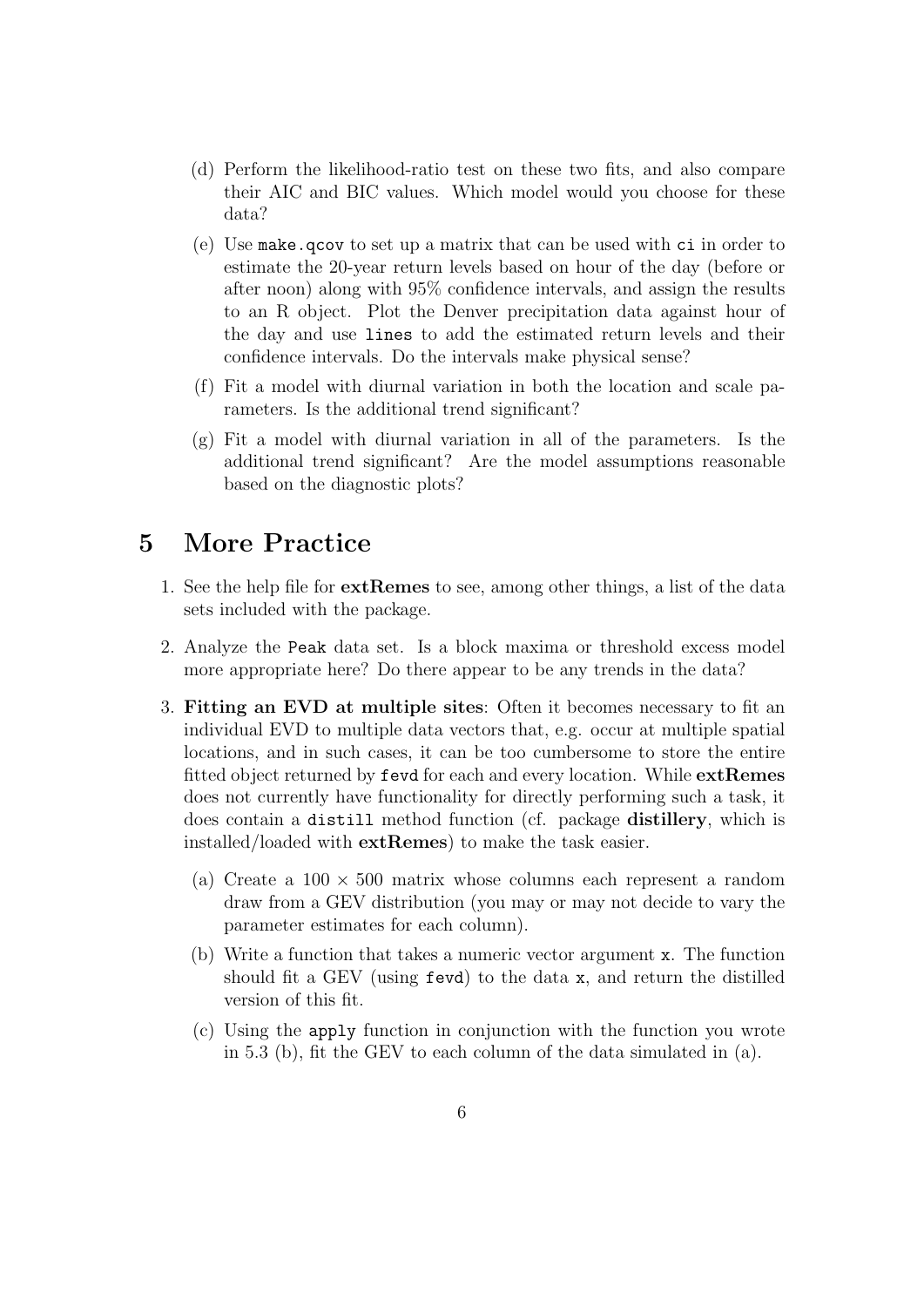- (d) (optional) Make image plots of the parameter estimates.
- (e) Perhaps there is other information that should be returned in (b) besides just the parameter estimates (and everything else returned by distill), for example, return level estimates. Modify the function in (b) to additionally return the 100-year return level and the AIC and BIC values (Hint: the summary method function will return the AIC and BIC values if you assign its output to an object), and repeat the exercise.
- 4. Super-heavy tails: The law of small numbers that gives credence to using the EVD's for maxima and threshold excesses is not as strong as the law of large numbers in that convergence to a non-degenerate distribution is not guaranteed. One example is a random variable whose distribution is super heavy-tailed.
	- (a) Simulate a sample of size 1000 from a GP distribution with shape parameter value of 0.25, and assign to an object calle y.
	- (b) Make a histogram of y.
	- (c) Fit the GP to these data using a threshold of zero, and check the diagnostic plots.
	- (d) Create a new variable,  $x$ , that is simply  $exp(y)$ .
	- (e) Make a histogram of x.
	- (f) Fit the GP to x.
	- (g) What do the diagnostic plots indicate for this fit?

### 5. Changing default optimization arguments

- (a) Load the rain data from package ismev.
- (b) Use pp.fit from package ismev to fit the PP model to these data with a threshold of 30.
- (c) Use pp.diag from package ismev to plot the fit diagnostics. How does it look?
- (d) Use fevd from package extRemes to perform the same fit, and plot the diagnostics. how do they look now?
- (e) Which fit do you believe?
- (f) Re-do the fit with pp.fit using the arguments: muinit = 40, siginit = 10, and shinit = 0.1. How do the diagnostic plots appear now?